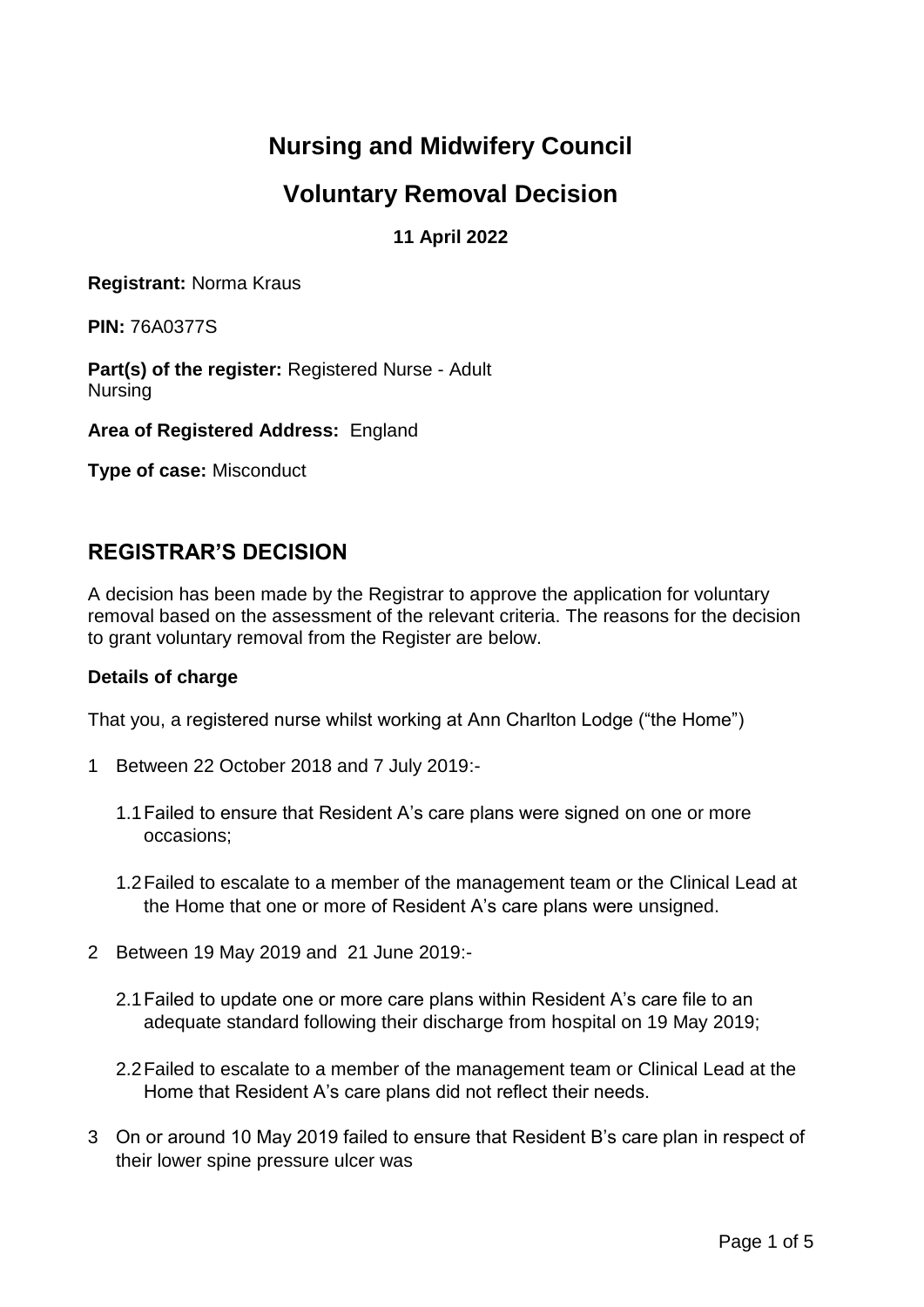3.1recorded in the correct place in that it was recorded on a Resident Journal form rather than on a care plan;

3.2accurate and/or complete.

- 4 Between 10 May 2019 and 19 May 2019 failed to ensure that Resident B's dressings were changed every two to three days as directed by Resident B's G.P. or failed to record that the said dressings had been changed as directed on one or more occasions.
- 5 Between 3 February 2019 and 25 April 2019 failed to ensure that Resident B's blood sugar levels were being adequately monitored or failed to record their blood sugar levels on one or more occasions.
- 6 By 2 July 2019 failed to ensure that a care plan was in place for Resident B's grade four pressure sore.
- 7 In or around 29 May 2019 failed to ensure that care plans were in place for Resident B with respect to:-
	- 7.1Diabetes; 7.2Continence; 7.3Eating and drinking; 7.4Mobility and transfers; 7.5Recurring infections; 7.6Oxygen therapy; 7.7Personal care; 7.8Capacity assessment.
- 8 On an unknown date between 1 May 2019 and 31 July 2019 failed to record that you had administered 12.5mgs of morphine to Resident C.

AND in light of the above, your fitness to practise is impaired by reason of your misconduct.

## **REGISTRAR'S REASONS**

The following documents were considered when assessing this voluntary removal application:

- Voluntary removal application form
- Draft charges
- Supporting documents

Character reference dated 6 August 2019 Employment status email dated 11 November 2020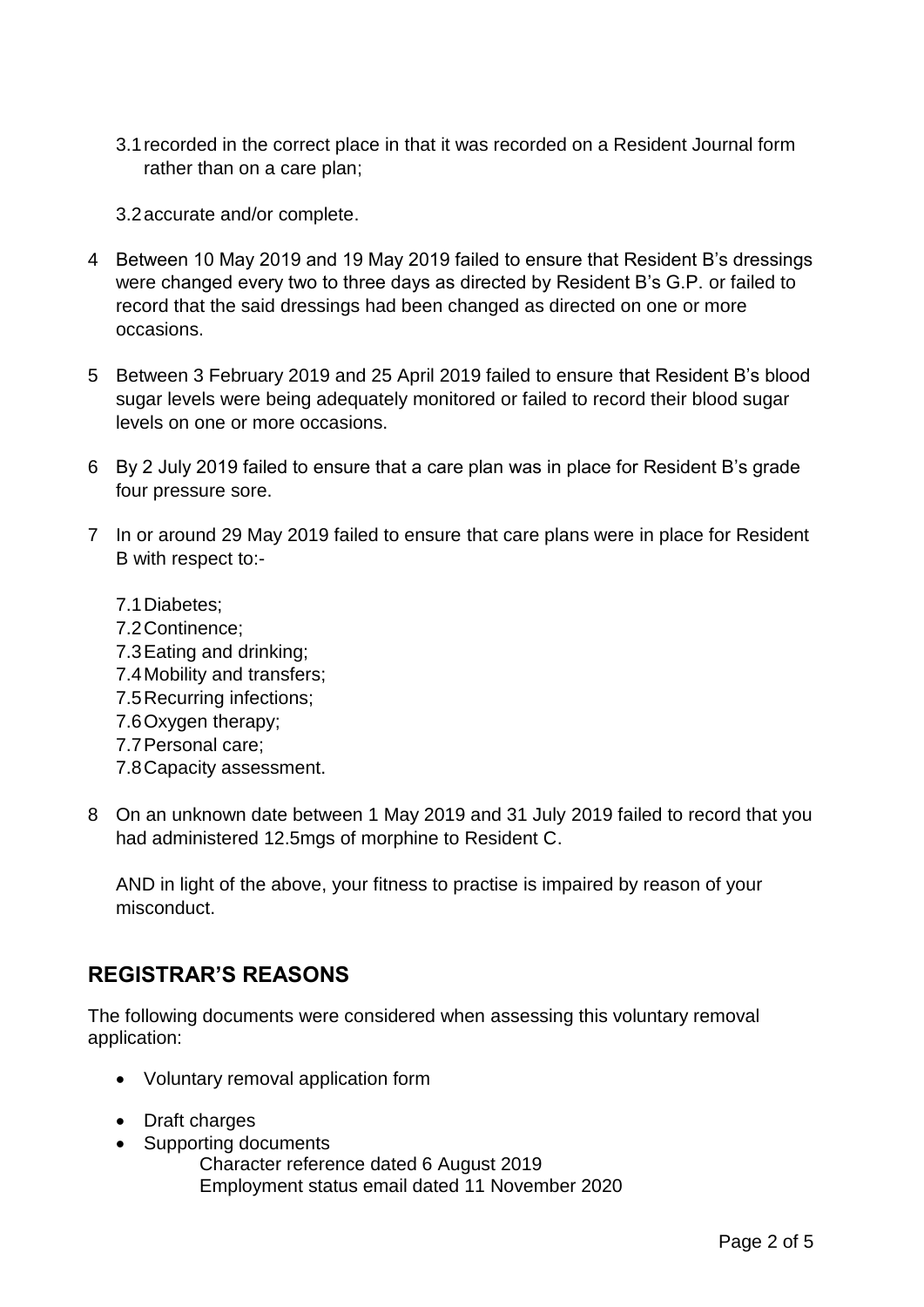Reflective account (undated) Case Management Form dated 23 February 2022 Reflective account (undated) Retirement details Personal Contact and Employer Details form

Case Examiner decision letter dated 15 November 2021

### **Background**

We've received an application to remove Norma Kraus' name from our nursing register through our voluntary removal process.

Ms Kraus last practised as a nurse in July 2019 and received her P45 in August 2019 after 40 years of working as a nurse. Ms Kraus says she wants to remove her name from our register because she has retired and doesn't intend to practise again.

Ms Kraus is currently awaiting hearing before our Fitness to Practise Committee. This follows concerns we were told about on 26 July 2019 by PW, Chairman of the Trustees, Ann Charlton Lodge ('the Home'). At the time of the concern raised in the referral, Ms Kraus was working as a staff nurse for the Home. Ms Kraus had worked at the Home since 2004 until she resigned in August 2019.

We've identified and investigated the following regulatory concern: failure to ensure that clinical records were completed to an adequate standard.

The background to the allegations is as follows:

In May 2018, significant concerns were identified at the Home by safeguarding and visiting professionals. The Home was placed on "*Significant Concern*" level by the local authority. A number of meetings and managers were put in place at the Home to rectify the significant concerns. One of the key concerns was record keeping and care planning. At the same time, the Care Quality Commission ('CQC') inspected the Home. The CQC rated the Home as "*Requires Improvement*".

In October 2018, the local authority saw improvements at the Home and removed the "*Significant Concern*" level. However, in April 2019, the local authority identified a repetition of the previous concerns of record keeping and care planning and raised the Home back to a level of "*Significant Concern*". At the same time, the CQC carried out a further inspection of the Home and maintained that it "*requires improvement*". The Home Manager resigned from their role.

The Home was given a high level of support over the following months to rectify the concerns with record keeping and care planning to ensure the residents were safe. During this support, it was identified that Ms Kraus failed to maintain appropriate levels of record keeping and had failed to update care plans for residents, for example failing to document when medication had been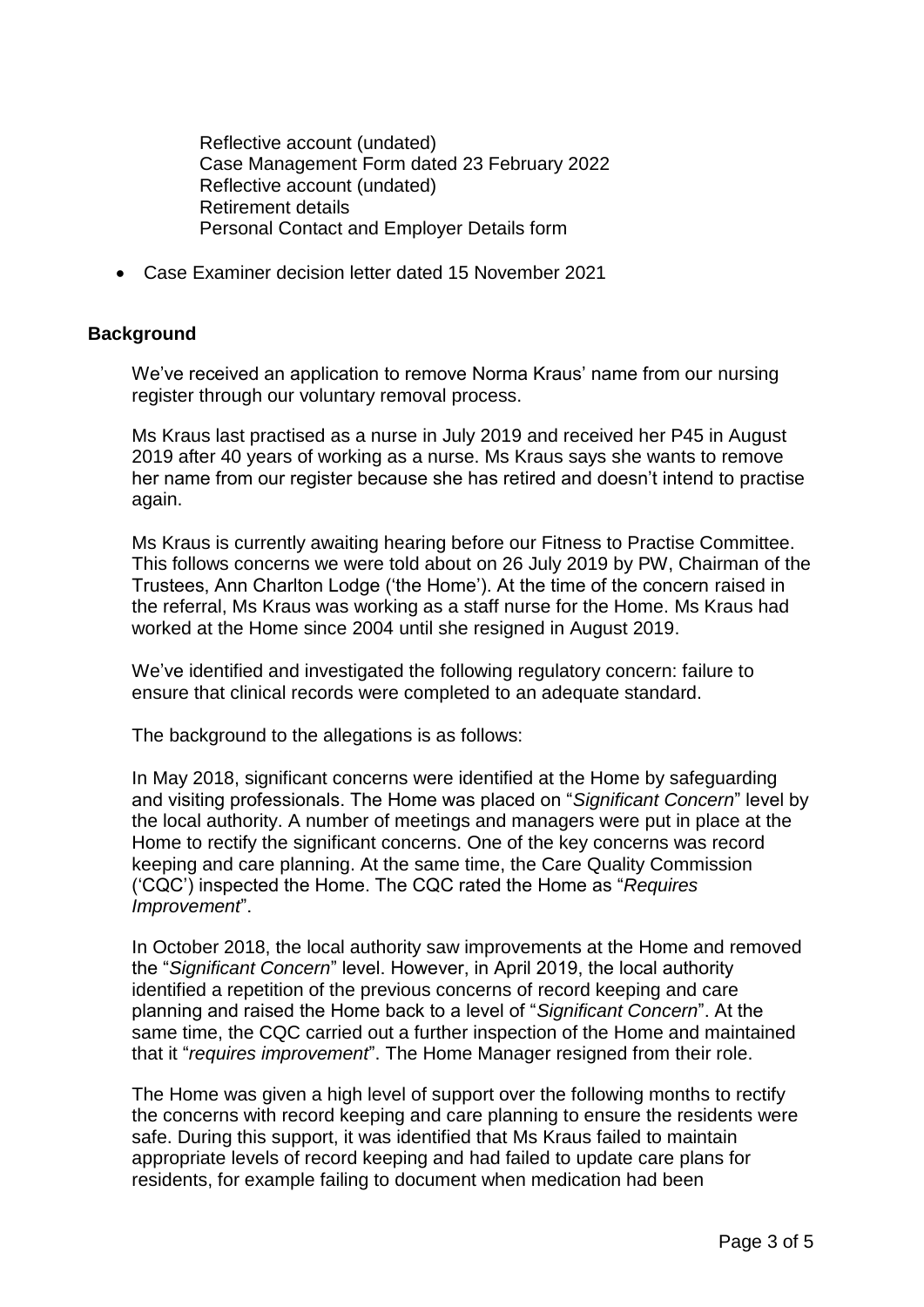administered. When asked about this, Ms Kraus said that it wasn't a necessity as she knew she'd administered the medication.

Ms Kraus was given a high level of personal support to get her record keeping and care planning skills up to the required standard. However, there wasn't any improvements over the following three months. An investigation was carried out into the nurses at the Home. Ms Kraus was issued with a final written warning.

#### **Public interest considerations**

The Case Examiners referred the concerns to the Fitness to Practise Committee having decided there's a realistic prospect of impairment on the basis of public protection.

As part of her application to remove her name from our register, Ms Kraus signed a declaration to say that she won't reapply to our register for a period of at least 5 years. If an application is made in the future, we have a robust procedure for considering an application for readmission to our register.

We've received a reflective piece from Ms Kraus, explaining that since she's discussed matters with outside agencies she realises and acknowledges that her documentation was poor. Ms Kraus admits the facts of the allegations and accepts that her practice is impaired as a result of the concerns raised. Ms Kraus says she is aware that documenting inadequately or in the wrong place can lead to confusion. Following on from this matter, Ms Kraus explains that she's lost her confidence to work as a nurse and decided to retire. Ms Kraus has submitted evidence of her retirement fund which was issued in September 2019. Ms Kraus was asked to work as a bank nurse at the Home in March and November 2021 but declined to do so.

We contacted the maker of the allegation to seek their comments on Ms Kraus' application for voluntary removal, although we've not received a response.

Our guidance says the only circumstances in which we'll accept applications for voluntary removal are:

- the nurse, midwife or nursing associate accepts the regulatory concern(s):
- the regulatory concerns are not so serious that they are fundamentally incompatible with being a registered professional; and
- the nurse, midwife or nursing associate provides evidence that they do not intend to continue practising.

Ms Kraus accepts the concern that has been made about her practice. The evidence shows that the Home was being mismanaged and that different agencies were involved in supporting the Home. It appears that Ms Kraus was provided with differing advice as to how to complete documentation. Ms Kraus also appears to have had limited training from the Home with respect to care planning and received no supervision or appraisals.